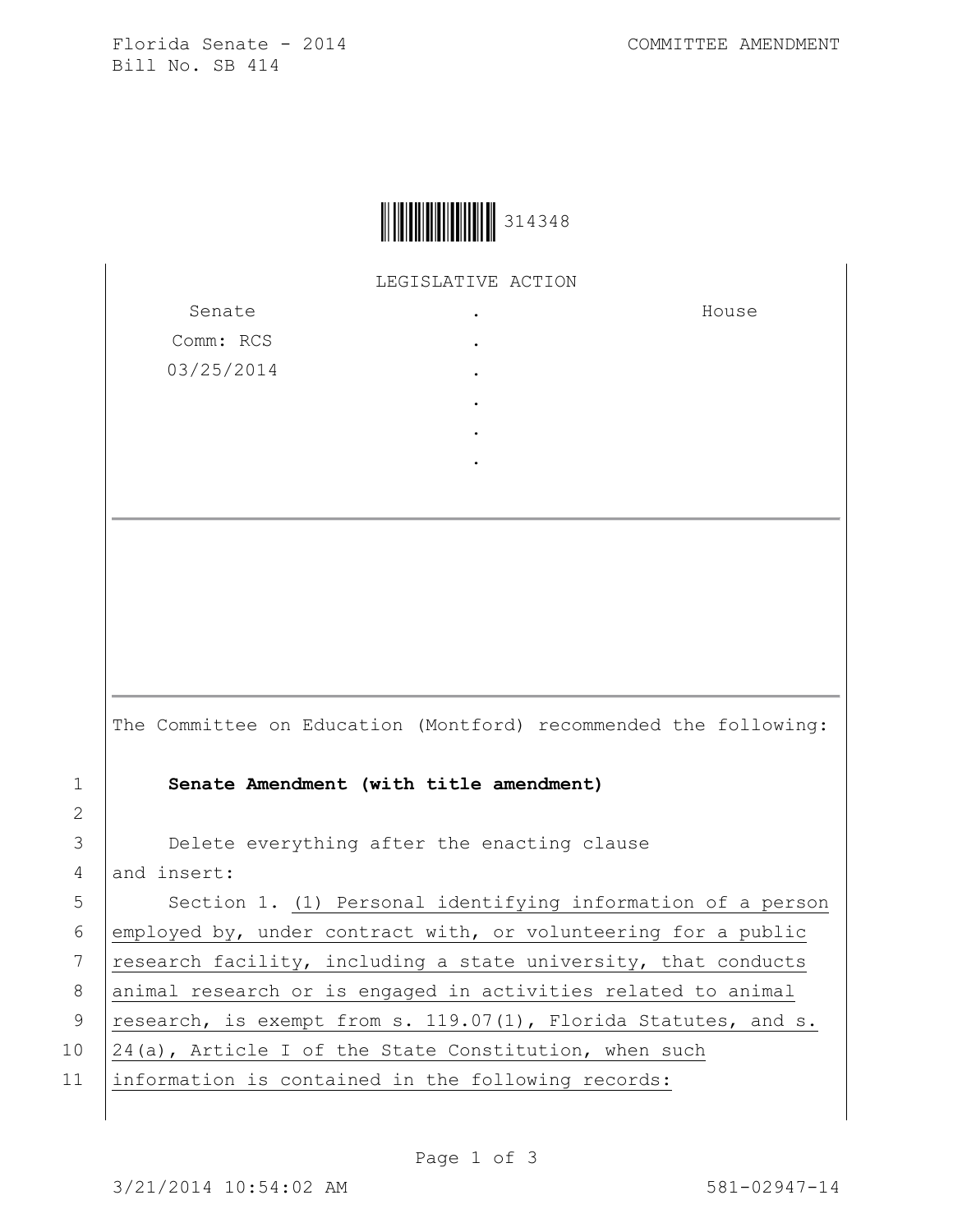## Ì3143486Î314348

| 12 | (a) Animal records, including animal care and treatment             |
|----|---------------------------------------------------------------------|
| 13 | records.                                                            |
| 14 | (b) Research protocols and approvals.                               |
| 15 | (c) Purchasing, funding, and billing records related to             |
| 16 | animal research or activities.                                      |
| 17 | (d) Animal care and use committee records.                          |
| 18 | (e) Facility and laboratory records related to animal               |
| 19 | research or activities.                                             |
| 20 | (2) This exemption applies to personal identifying                  |
| 21 | information as described in subsection (1) held by a public         |
| 22 | research facility, including a state university, before, on, or     |
| 23 | after the effective date of this exemption.                         |
| 24 | (3) This section is subject to the Open Government Sunset           |
| 25 | Review Act in accordance with s. 119.15, Florida Statutes, and      |
| 26 | shall stand repealed on October 2, 2019, unless reviewed and        |
| 27 | saved from repeal through reenactment by the Legislature.           |
| 28 | Section 2. The Legislature finds that it is a public                |
| 29 | necessity that personal identifying information of a person who     |
| 30 | is employed by, under contract with, or volunteering for a          |
| 31 | public research facility, including a state university, that        |
| 32 | conducts animal research or is engaged in activities related to     |
| 33 | animal research, be made exempt from s. 119.07(1), Florida          |
| 34 | Statutes, and s. $24(a)$ , Article I of the State Constitution. The |
| 35 | Legislature also finds that it is a public necessity that this      |
| 36 | exemption apply to such personal identifying information held by    |
| 37 | a public research facility, including a state university,           |
| 38 | before, on, or after the effective date of the exemption. The       |
| 39 | Legislature finds that the release of such personal identifying     |
| 40 | information will place such persons in danger of threats and        |